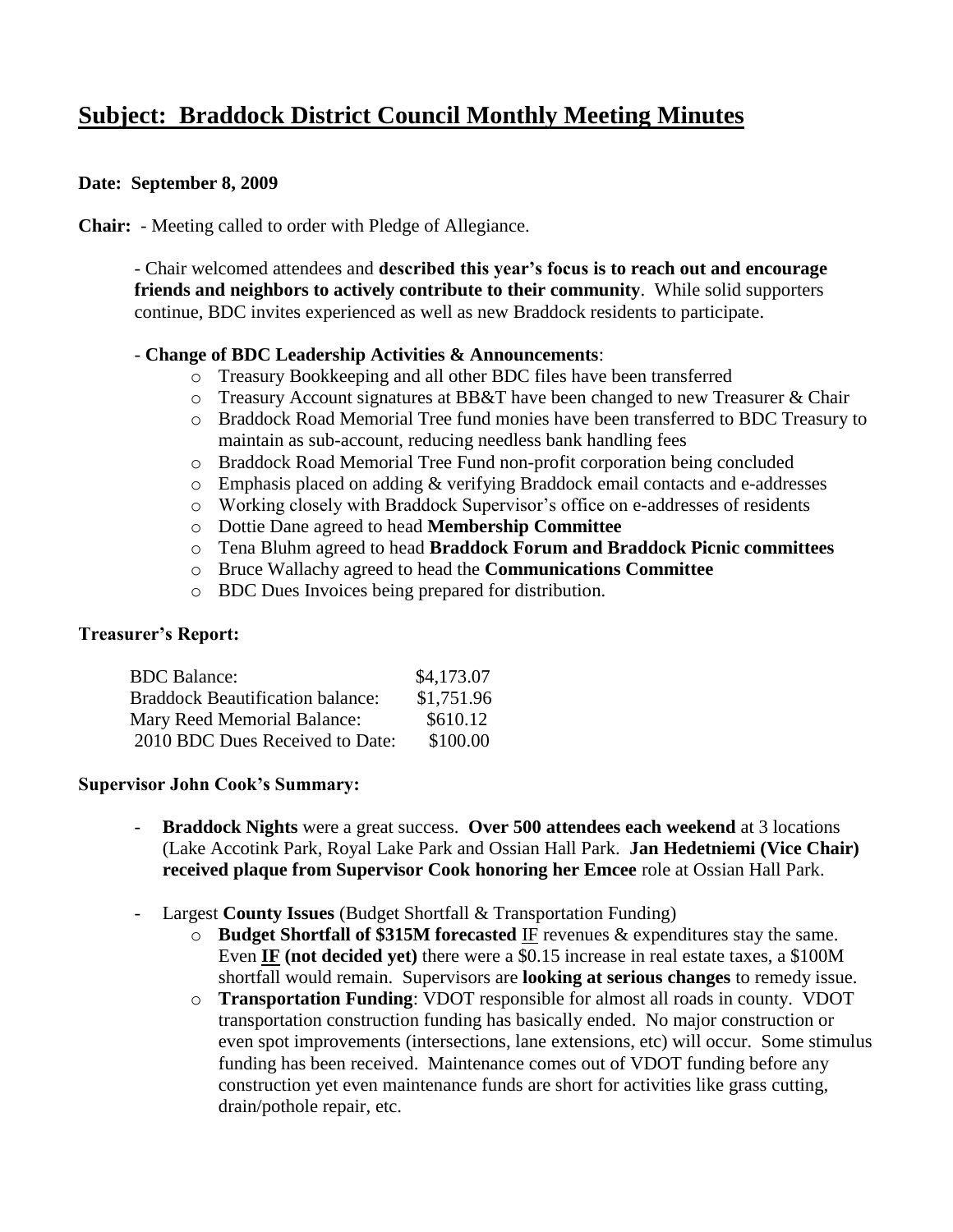### - Starting **Community Engagement Initiative**:

- o Theme **"You Don't Have to Move to Live in a Better Community"**
- o People still have the **Desire and WILL respond**.
- o Supervisor is working with several groups such as Volunteer Fairfax, Braddock District Council, etc., to develop the program.
- **Leadership Institute** Being Organized:
	- o Provides training for community leaders on running organizations and Fairfax services.
	- o Examples: How to manage financial aspects, How to recruit, etc.
	- o Target Dates: announcement in October 2009, session in January 2010
- Two **Neighborhood College Programs** for Braddock District:
	- o Teaches local communities how county government works
	- o Success of the Kings Park revitalization included the Neighborhood College Program

#### **Braddock District Picnic Summary:**

- **Great Success again** this year. Between **120 and 150 people** attended.
- Cost of picnic and awards  $= $1,200$  from BDC funds.
- **Thanks to all the volunteers**, the picnic ran perfectly.
- Summary of tasks and minor recommendations for next year have been documented.

#### **Beautification of Braddock Road:**

- **Lack of grass cutting by VDOT caused lengthy and lively discussion.**
- BDC discourages volunteers from mowing/trimming in dangerous median of Braddock Road.
- VDOT has limited funding. One additional cutting is expected, possibly in October.
- Many suggestions offered. **A small BDC group will frame the issue and propose actions.**

# **Educating Our Community:**

- Vice Chair presented list of topics for **February 9 th Braddock Information Forum**
- General Consensus**: Topics of Interest generate involvement in BDC activities**
- List of topics Proposed:
	- Invasive species elimination
	- Future of Parks and Lakes in our community,
	- County volunteer programs; participation within District and State
	- Non-standard education programs for home schoolers, Fairfax Adult Ed, non-credit class
	- Civic association awareness, common activities, and volunteerism
	- Litter pickup, Adopt-A-Highway
	- Neighborhood Watch programs starting, maintaining, coordination with Fairfax
	- Incidents and responses to petty crimes and misdemeanor activity
	- Community pool issues
	- Types of Internet and telephone service to homes, neighborhoods; vendor services
	- Technology programs about computer trends and issues
	- Identity Theft
	- HOA issues with the July 2009 Legislation
	- Website Development and Maintenance
	- Anticipating Change in the Future (personal contact, collaboration, etc)
	- George Mason University relationships (to draw on existing expertise)
	- Transportation Security